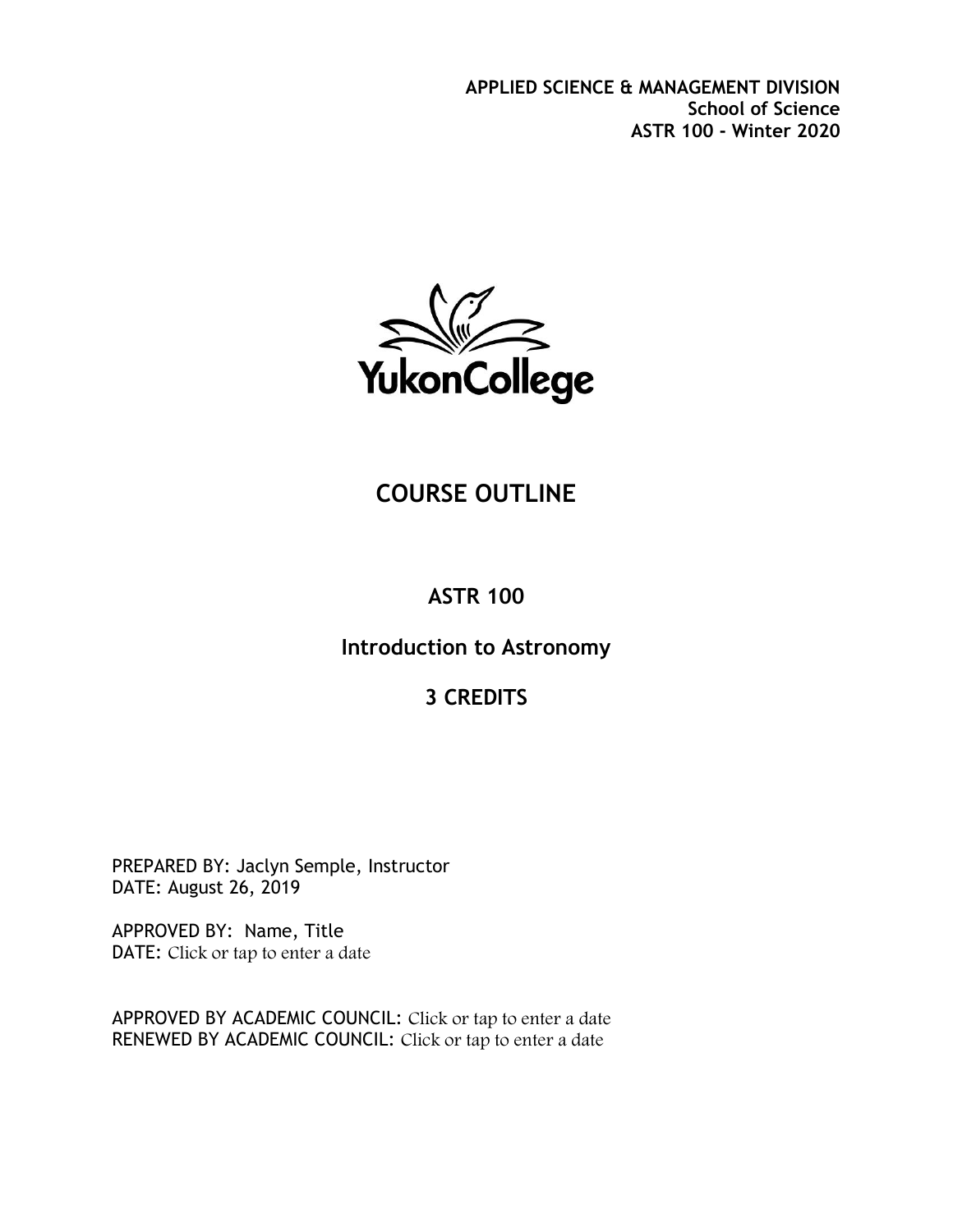**APPLIED SCIENCE & MANAGEMENT DIVISION School of Science ASTR 100 - Winter 2020**



ΝC

SΑ

This work is licensed under the Creative Commons Attribution-NonCommercial-ShareAlike 4.0 International License. To view a copy of this license, visit http://creativecommons.org/licenses/by-nc-sa/4.0/.

Version 1.1 revised and approved by Academic Council: June 20, 2018 Academic Council, Governance Office Academic Council MyYC: Policies, Procedures and Forms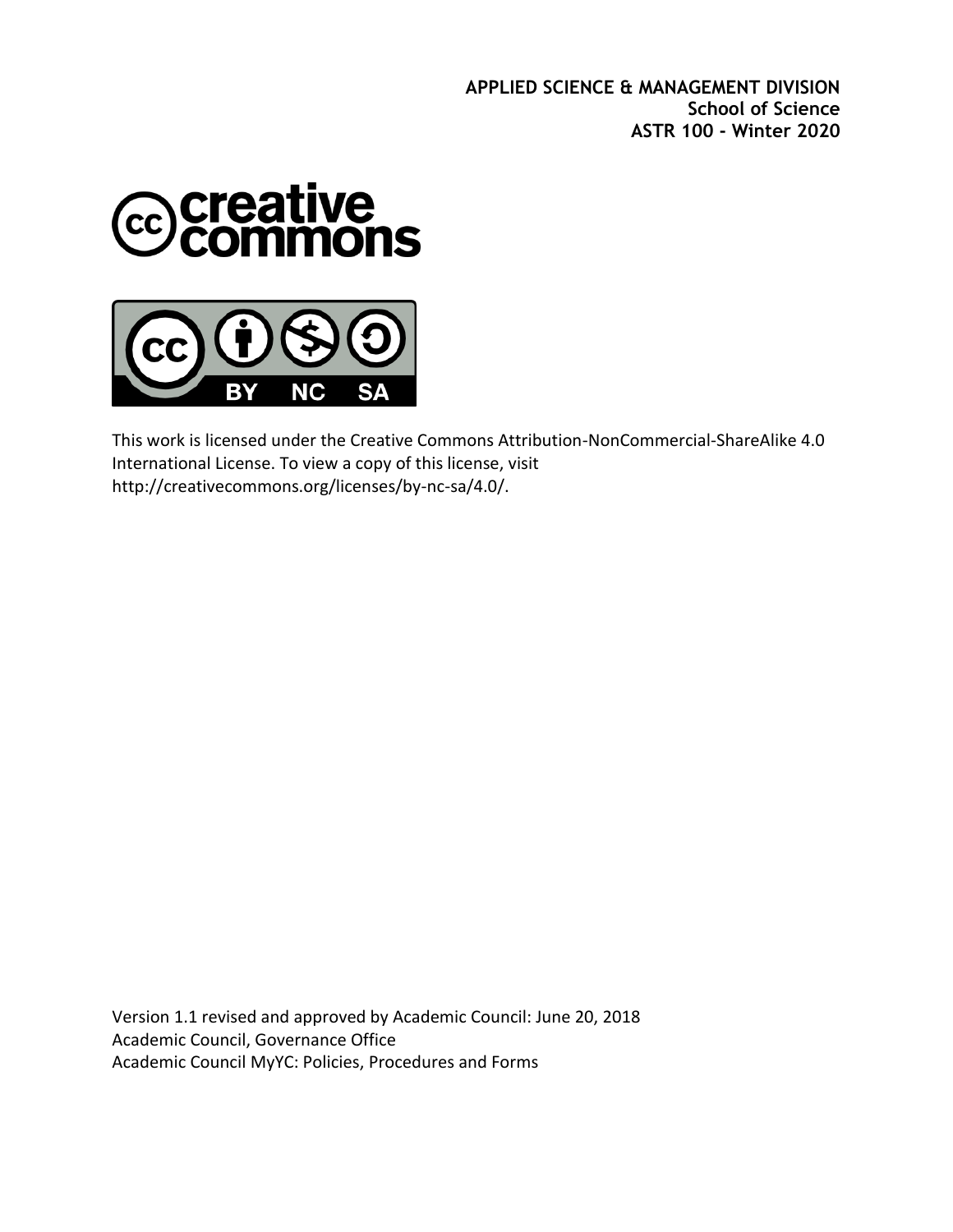### **INTRODUCTION TO ASTRONOMY**

| <b>INSTRUCTOR: Jaclyn Semple</b>          | <b>OFFICE HOURS: TBD</b>           |
|-------------------------------------------|------------------------------------|
| <b>OFFICE LOCATION: A2410</b>             | CLASSROOM: A2601                   |
| <b>E-MAIL:</b> jsemple@yukoncollege.yk.ca | <b>TIME:</b> Wednesdays 6pm-9pm    |
| TELEPHONE: 867-456-8548                   | <b>DATES:</b> Jan 6 - Apr 29, 2020 |

#### **COURSE DESCRIPTION**

Astronomy 100 is a survey of the sciences of astronomy and astrophysics. These disciplines undertake to uncover the basic rules and mechanisms that govern the behaviour of planets, stars, galaxies, and the universe as a whole.

The course will show you some of the great triumphs of astronomy, some of the laws that we have discovered that do work, and some areas that still baffle us, where no satisfactory explanation has been found.

ASTR 100 is a non-lab science credit.

#### **PREREQUISITES**

None, however students should be comfortable with basic algebraic manipulation and use of roots and exponents.

#### **EQUIVALENCY OR TRANSFERABILITY**

This course has been recently re-developed, and its transferability is still being evaluated. Receiving institutions always determine course transferability. Further information and assistance with transfers may be available from the School of Science.

#### **LEARNING OUTCOMES**

Upon successful completion of the course, students will have an understanding of:

- The history of astronomy, and how it relates to the overall history of science.
- Basic observational astronomy, both naked-eye and assisted by a telescope.
- The nature and scale of the solar system; motion, similarities, and differences of the planets, moons, and other bodies in the solar system.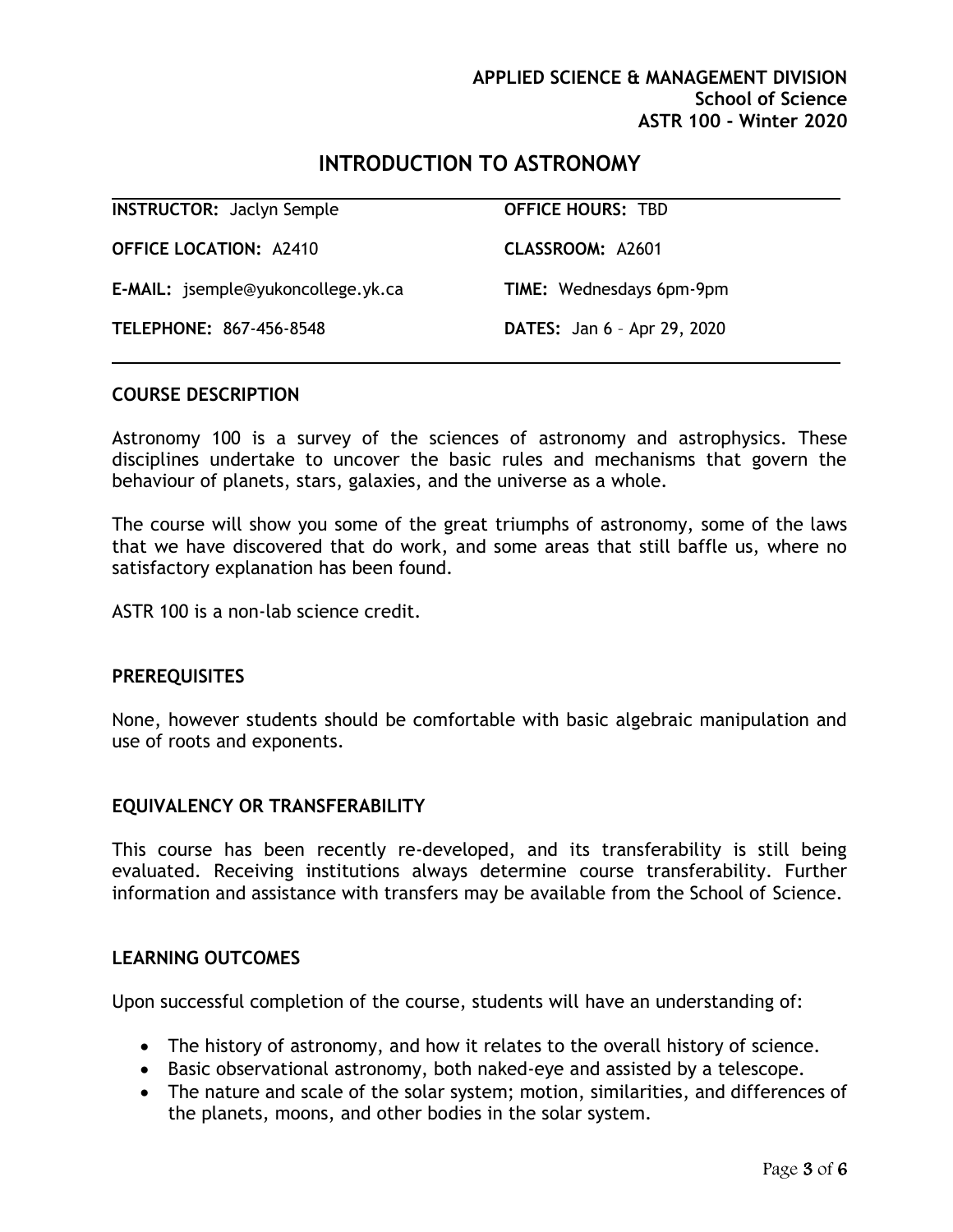- The formation and evolution of the sun and other stars, including supernovae, neutron stars, and black holes.
- The Milky Way galaxy, other galaxies, and galactic morphology.
- Basic cosmology, including the formation, scale, age, and evolution of the universe.

#### **COURSE FORMAT**

Lectures: three hours per week. Some lecture time will be used for night-sky observation sessions and guest speakers.

Material will be posted on Moodle and SaplingPlus, including lecture notes, reading assignments, course announcements, suggested textbook problems, and other useful or interesting material related to the course.

#### **ASSESSMENTS:**

#### **Attendance & Participation**

Regular class attendance and participation is mandatory and will be assessed through the use of in-class activities.

#### **Assignments**

There will be weekly SaplingPlus homework assignments due during the term, worth a total of 30% of the final grade. Unless prior arrangements have been made with the instructor, late assignments will not be accepted and will thus receive a mark of 0.

#### **Midterm Test**

There will be one midterm test worth 25% of the final grade.

#### **Final Exam**

The final examination will cover the entire course and is worth 40% of the final grade**. A minimum mark of 50% on the final exam is required in order to pass the course.** It will be held at the end of the term sometime during the exam period (April 20 – 29). The exact date of the exam will be announced as soon as it is set by the School of Science.

#### **EVALUATION:**

| Attendance & Participation | 5%   |
|----------------------------|------|
| Assignments                | 30%  |
| Midterm Test               | 25%  |
| <b>Final Exam</b>          | 40%  |
| Total                      | 100% |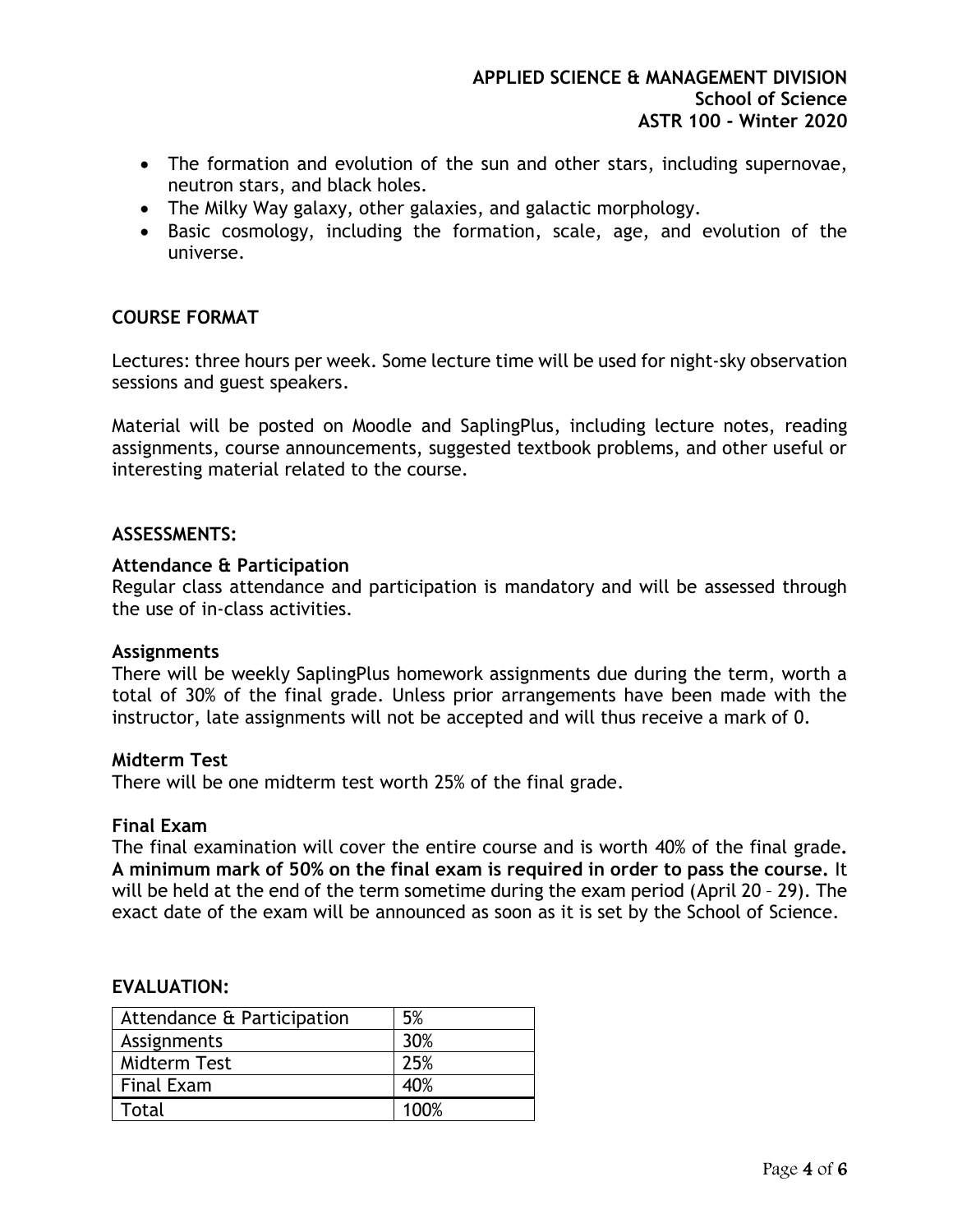#### **REQUIRED TEXTBOOK AND MATERIAL**

Comins. Discovering the Universe. 11<sup>th</sup> Edition. New York: W.H. Freeman/Macmillan Learning, 2019. ISBN 9781319277307 (loose-leaf version WITH **SaplingPlus** access code)

OR you can purchase the stand-alone SaplingPlus access, which includes an online eBook version of the textbook instead. **All assignments will be done through SaplingPlus.**

#### **ACADEMIC AND STUDENT CONDUCT**

Information on academic standing and student rights and responsibilities can be found in the current Academic Regulations that are posted on the Student Services/ Admissions & Registration web page.

#### **PLAGIARISM**

Plagiarism is a serious academic offence. Plagiarism occurs when a student submits work for credit that includes the words, ideas, or data of others, without citing the source from which the material is taken. Plagiarism can be the deliberate use of a whole piece of work, but more frequently it occurs when students fail to acknowledge and document sources from which they have taken material according to an accepted manuscript style (e.g., APA, CSE, MLA, etc.). Students may use sources which are public domain or licensed under Creative Commons; however, academic documentation standards must still be followed. Except with explicit permission of the instructor, resubmitting work which has previously received credit is also considered plagiarism. Students who plagiarize material for assignments will receive a mark of zero (F) on the assignment and may fail the course. Plagiarism may also result in dismissal from a program of study or the College.

#### **YUKON FIRST NATIONS CORE COMPETENCY**

Yukon College recognizes that a greater understanding and awareness of Yukon First Nations history, culture and journey towards self-determination will help to build positive relationships among all Yukon citizens. As a result, to graduate from ANY Yukon College program, you will be required to achieve core competency in knowledge of Yukon First Nations. For details, please see [www.yukoncollege.yk.ca/yfnccr.](http://www.yukoncollege.yk.ca/yfnccr)

#### **ACADEMIC ACCOMMODATION**

Reasonable accommodations are available for students requiring an academic accommodation to fully participate in this class. These accommodations are available for students with a documented disability, chronic condition or any other grounds specified in section 8.0 of the Yukon College Academic Regulations (available on the Yukon College website). It is the student's responsibility to seek these accommodations. If a student requires an academic accommodation, he/she should contact the Learning Assistance Centre (LAC): lac@yukoncollege.yk.ca.